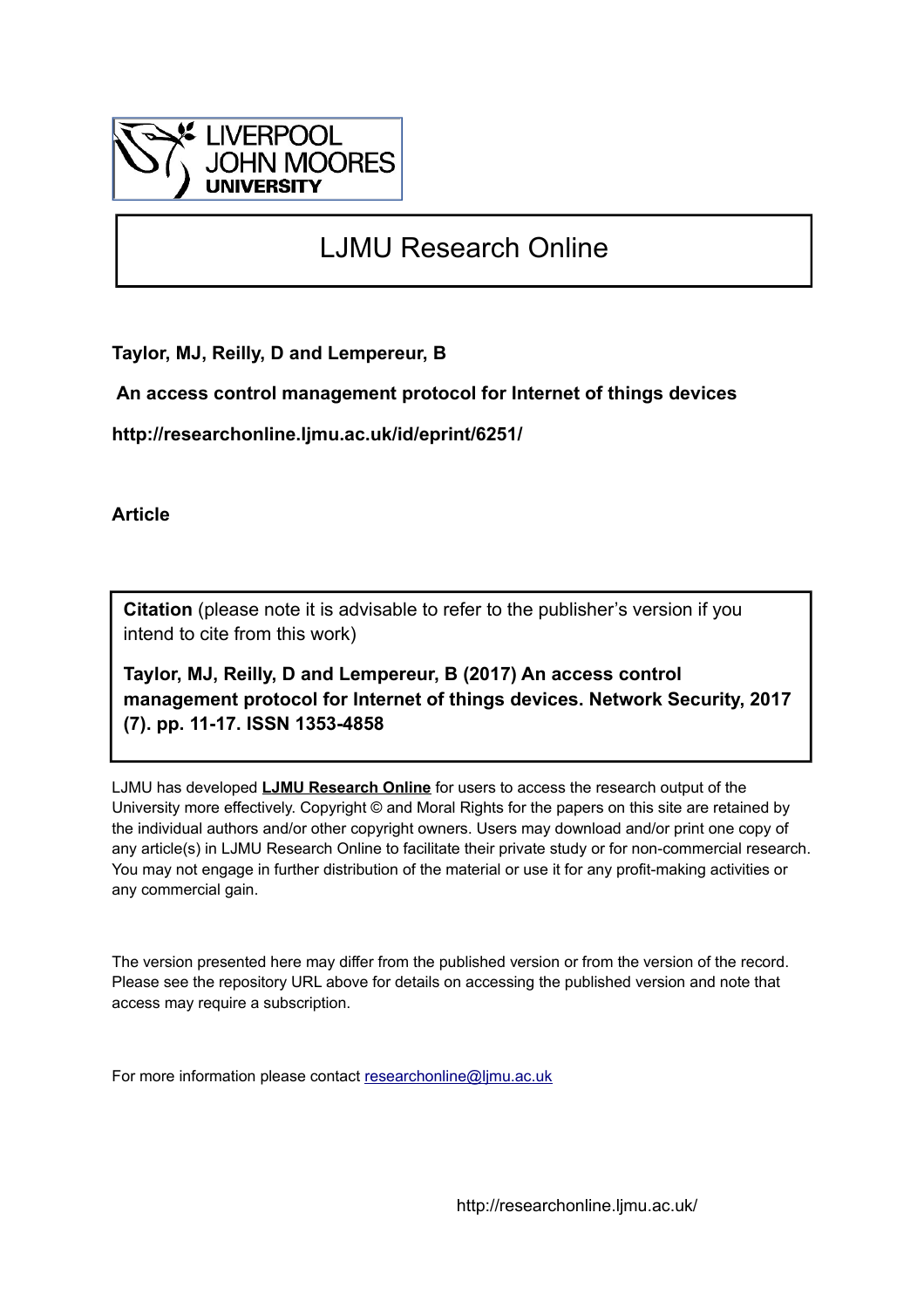# An access control management protocol for Internet of things devices

## M. Taylor, D. Reilly, B. Lempereur, Liverpool John Moores University

### **Abstract**

Internet enabled computing devices are increasingly at risk of misuse by individuals or malware. Initially such misuse was targeted mainly at computers, however there is increasing targeting of tablet and smartphone devices. In this paper we examine an access control management protocol for Internet of things devices in order to attempt to provide some protection against misuse of such devices. Although anti-malware software is commonly used in computers, and is increasingly being used for tablets and smartphones, this may be a less practicable approach for Internet of things devices. The access control management protocol for Internet of things devices examined in this paper involves the use of physical proximity 'registration' for remote control of such devices, encryption of communications, verification of geo-location of the mobile device used to control the IoT device, safe operation controls, and exception reporting as a means of providing a tiered security approach for such devices.

Keywords: Internet security access control

### **Introduction**

The Internet of Things (IoT) enables the integration of data from virtual and physical worlds. <sup>1</sup> The Internet of Things involves smart objects that can understand and react to their environment in a variety of industrial, commercial and household settings. <sup>2</sup> As the Internet of Things (IoT) expands the number of connected devices, there is the potential to allow cyber attackers into the physical world in which we live, as they seize on security holes in these new systems.<sup>3</sup> New security issues arise through the heterogeneity of IoT applications and devices and large scale deployment of such.

Vulnerabilities may be introduced via careless program design that creates opportunities for malware or misuse amongst the wide variety of IoT applications and devices. Large-scale deployment of IoT devices creates a more complex security landscape than has previously existed. <sup>4</sup> The IoT paradigm involves new features, mechanisms and dangers that cannot be completely addressed through the classical formulation of security problems. <sup>5</sup> The IoT requires a new security paradigm that considers security from a holistic perspective that includes actors and their interactions. Researchers had previously highlighted the need for security for IoTbased applications. 6, 7, 8 Although previous research had advocated multi-layer approaches to IoT security this had been limited to mainly theoretical examinations of multi-layer security at a generic level. 9, 10

The originality of the research presented in this paper concerns a multi-tiered security approach for Internet of Things (IoT) devices that incorporates physical proximity controls, geo-location checking, instruction encryption, embedded controls, and exception reporting. In particular, the geo-locational aspects of the approach represent a novel and innovative use of existing technologies to provide additional security defences over those currently used for IoT devices. The technical challenge addressed by this research is the development of a practical approach to IoT security. The novel contribution of the research presented in this paper is a multi-tiered IoT security approach that combines physical proximity device registration, geo-location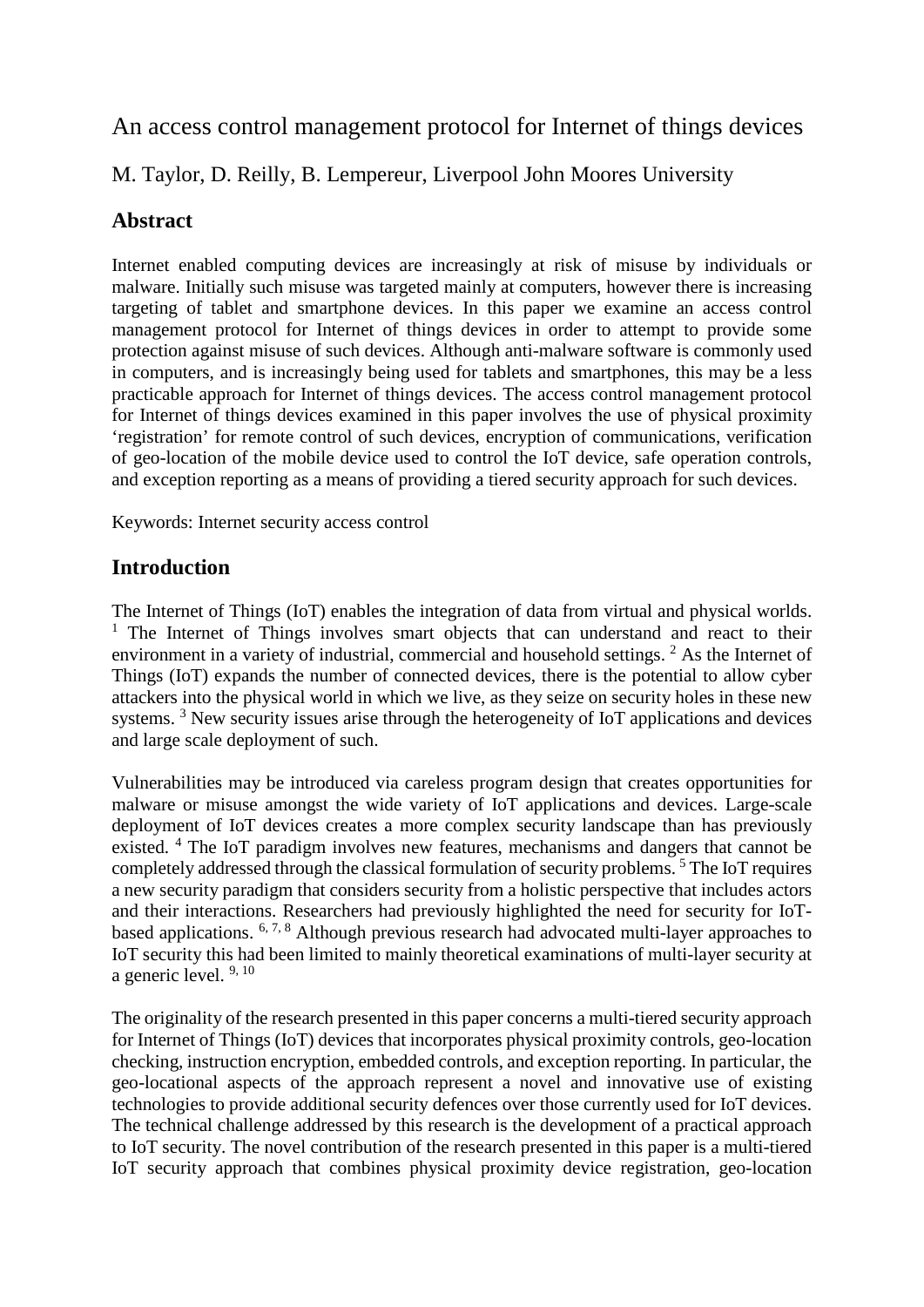confirmation for instruction authorisation, instruction encryption, embedded safe use logic, and separate channel instruction confirmation. Although any one of the security layers might easily be compromised, it is the combination of security tiers that would make compromise far more challenging. In addition, the multi-tiered approach to IoT security examined in this paper would be inexpensive to implement since it involves commonly available technologies and techniques, which are combined in a novel integrated manner.

### **Literature review**

### **Internet of things**

The Internet of Things (IoT) allows people and things to be connected anytime, anyplace, with anything and anyone, ideally using any path or network and any service.  $11$  The Internet of Things offers the capability of integrating information from both physical and virtual worlds. The IoT enables the capability of inferring the status of real-world entities with minimal delay using a web browser. The combination of the Internet and emerging technologies including near-field communications, real-time localization, and embedded sensors allow everyday objects to be transformed into smart objects that can understand and react to their environment. The Internet of Things, requires semantically rich, high-level protocols and agents to make it usable for humans, as well as basic underlying infrastructure protocols that can support mobile connected devices, each of which might communicate infrequently but must be reachable at all times.<sup>12</sup>

#### **Misuse of Internet enabled devices**

Advances in technology and the growth of the internet have as a consequence heralded an increase in the number of vulnerabilities being identified, as well as an increase in the complexity of system administration and incident handling. 13 The negative impact of IoT on society may be aggravated as data from sensors are used together with personal data already available in potentially malicious ways. <sup>14</sup> To the extent that everyday objects become information security risks, the IoT could distribute those risks far more widely than the Internet has previously done. <sup>15</sup> The disruption or dysfunction of devices in an IoT infrastructure could create significant threats to operation and reliability, which is an ever-increasing concern for the deployment of IoT technology. <sup>16</sup> The IoT poses a number of new issues in terms of trust in relation to the IoT system layers, that is the physical device layer, the network layer, and the application layer. Measures ensuring the Internet of Thing's resilience to attacks, data authentication, access control and client privacy need to be established.

#### **Internet of things security approaches**

Current proposals to implement secure end-to-end communications between smart objects and Internet hosts mostly target the transport layer, in particular by proposing modified versions of the SSL (Secure Sockets Layer) protocol. <sup>17</sup> Internet and web based applications are widely used and different types of access control models have appeared, such as Role Based Access Control (RBAC), Context Aware Access Control (CWAC), and Policy Based Access Control.  $18$  The constrained application protocol (CoAP) can be applied to protect the transmission of sensitive information to and from IoT devices. Secure CoAP mandates the use of datagram transport layer security (DTLS) as the underlying security protocol for authenticated and confidential communication. 19, 20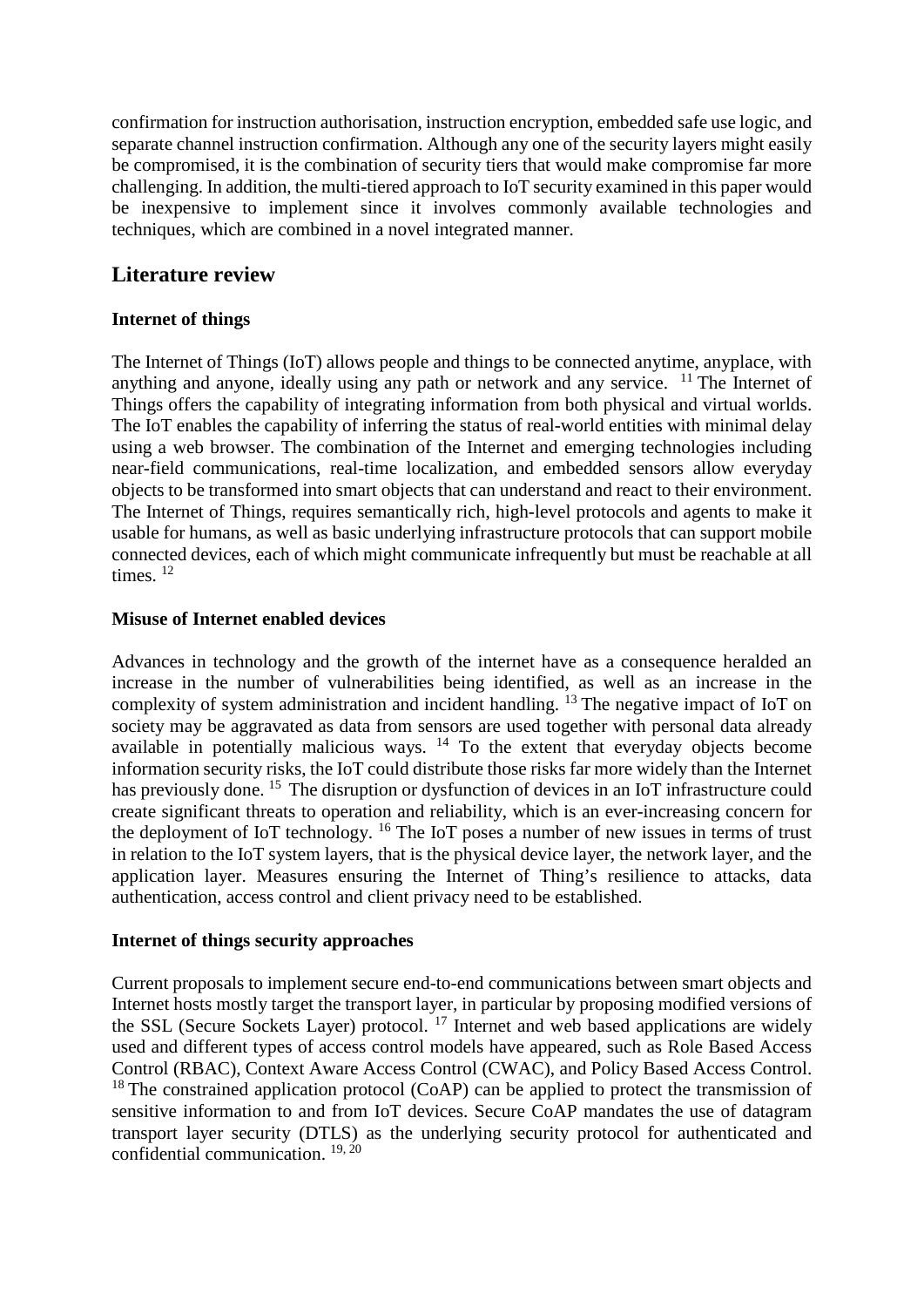There could be varied security risks associated with deploying IoT-based applications. For example, vulnerabilities associated with smart cities, where sensors could control almost everything, from water management to power networks, or risks to individuals such as risks from misusing and manipulating IoT objects that could include the critical driving elements of a smart car or medical connected devices that provide a patient with precise doses of medicine. There is a need for security quantification to improve the quality of protection of IoT-based applications. Traditional security countermeasures and privacy enforcement cannot be directly applied to IoT technologies due to their limited computing power, and moreover the high number of interconnected devices presents scalability issues.<sup>21</sup> Existing research on the topic of security in the Internet of Things mainly provides an overview of the generic problems, without considering the impact of specific features. Cryptography techniques for IoT systems can easily be broken because of the weak secure nature of IoT devices and the wireless environment.<sup>22</sup> Compromised nodes could lead to insider attacks without being detected by any cryptography checking, thus there is a need for intrusion detection with IoT systems to raise an alarm in the case of any anomaly.

Although previous research had examined the security requirements and challenges for the Internet of Things along with generic security considerations for different enabling technologies and the implications to various applications. 23 Previous research had advocated multi-layer approaches to IoT security, however this mainly concerned theoretical examinations of multi-layer security at a generic level.

### **Research method**

An access control management protocol for Internet of things devices was developed based upon a multidisciplinary literature review of existing research in internet based security. Internet of Things security will realistically require an explicit mapping between IoT device Identities and Internet user identities. By using the concept of threat modeling it is possible to understand how an attacker might be able to compromise an IoT application. Compromise could occur by pretending to be an authorised user of an IoT device in terms of either sending instructions or receiving data from the IoT device, or altering or intercepting instructions or data from the IoT device, or causing the IoT device to carry out actions that might be harmful. Compromise could potentially occur not just to individual IoT devices, but to numerous IoT devices within one building, or even to large numbers of IoT devices in an area or region. Based upon analysis of available technologies for security of IoT applications, the multi-tiered security approach detailed below was developed in order to attempt to address the possible types of security compromises that could occur.

In terms of the technical architecture of the access control management protocol for Internet of things devices a Bluetooth enabled mobile device would communicate via the Bluetooth Low Energy protocol to "register" with an IoT device (for example a cooker within a household). Bluetooth Low Energy protocol signals only work over a short distance (up to 50m), and this provides a layer of proximity security, in other words, the IoT device will only accept instructions from mobile devices that have been in close physical proximity. An application on a mobile device would send a unique Id field via Bluetooth Low Energy protocol to the IoT device. The geo-location from the mobile device would be stored on a text file on the IoT device, and would be used to define the geo-location of the IoT device. The application on the mobile device would allow access from any geo-location with Internet access within a specified radius from the IoT device to the text file (stored on the IoT device itself). The mobile device application allows the user to insert an instruction record on the text file containing for example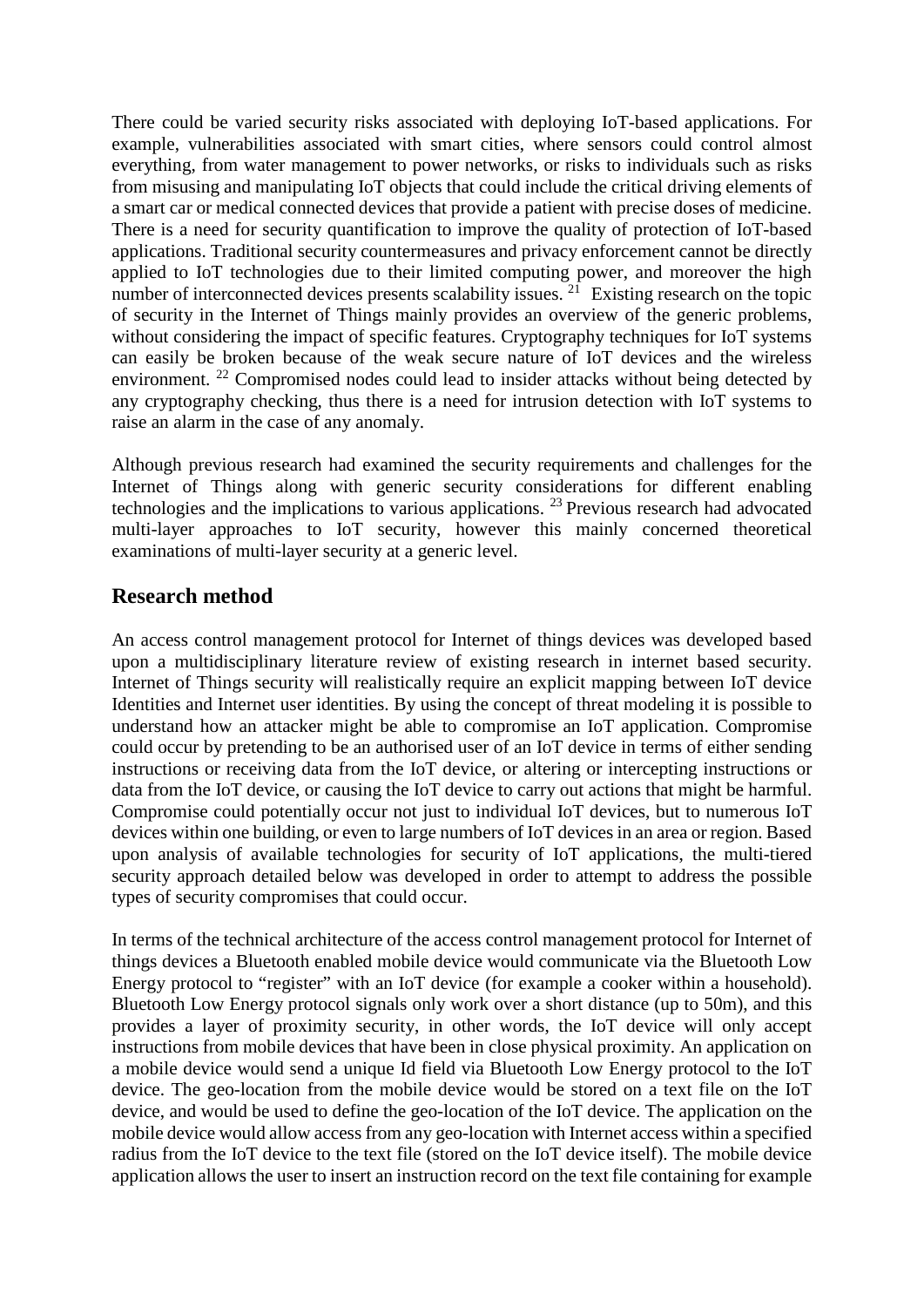Id, temperature, start time and end time fields for a cooker with IoT capabilities. The application on the mobile device would also 'listen' for response entries on the text file. If the Id of a response record equals the Id stored on the mobile device then an SMS message from the text file would be displayed on the mobile device.

An application on the IoT device would 'listen' for a Bluetooth Low Energy signal to accept an Id from the mobile device, and would store the Id in memory. The application on the IoT device would then 'listen' for instruction entries on the text file (stored on the IoT device itself). If the Id of an instruction record equals the Id that had been stored via a Bluetooth Low Energy signal, then the application would read the temperature, start time and end time fields in the example of an IoT enabled cooker. If the temperature value is outside a pre-set range stored on the IoT device, or the end time – start time duration is outside a pre-set range stored on the IoT device, or the combination of temperature and cooking time is greater than a pre-set value, or the cooker temperature is above a set value at the start time of the instruction, then the application on the IoT device would insert a response record on the text file containing the Id and an 'Invalid instruction' field. In this manner embedded 'safe operation controls' stored on the IoT device add another separate layer of IoT security. If the values are in the acceptable ranges then a response record is inserted on the text file containing the Id and instruction values and an 'Instructions accepted' field, which would then be displayed by the application on the mobile device on the screen of the mobile device.

This demonstrates proof of concept for the multi-tiered IoT security approach for controlling an IoT device via the example of an oven with IoT capabilities. Security would be required even for such a simple application on an IoT enabled oven, otherwise malicious individuals, or malware could alter the temperature and the cooking time of the IoT oven, and with sufficiently flammable foodstuffs in the oven could easily cause a fire. If such actions were carried out over an area or region, there could be the potential for numerous building fires.

### **Research results**

The Internet of Things access control management protocol developed consisted of a multitiered security approach that included:

Identification Layer: Proximity 'registration' of mobile device(s) with an IoT device using Bluetooth Low energy communication to identify the mobile device to the IoT device.

Transmission Layer: Encryption of signals between the mobile device(s) and the IoT device would be performed using an encryption mechanism suitable for the capabilities of the IoT device.

Verification Layer: Geo-location verification to confirm that the mobile device(s) is / are within a pre-defined radius from an IoT device as identified by the Northing and Easting.

Validation Layer: Safe operation parameters are stored in embedded code in the IoT device to ensure that only valid (safe) instructions are accepted by the IoT device. If "group based" access is allowed to an IoT device, this ensures that safe operation parameters are applied to "resultant" instructions from more than one mobile device.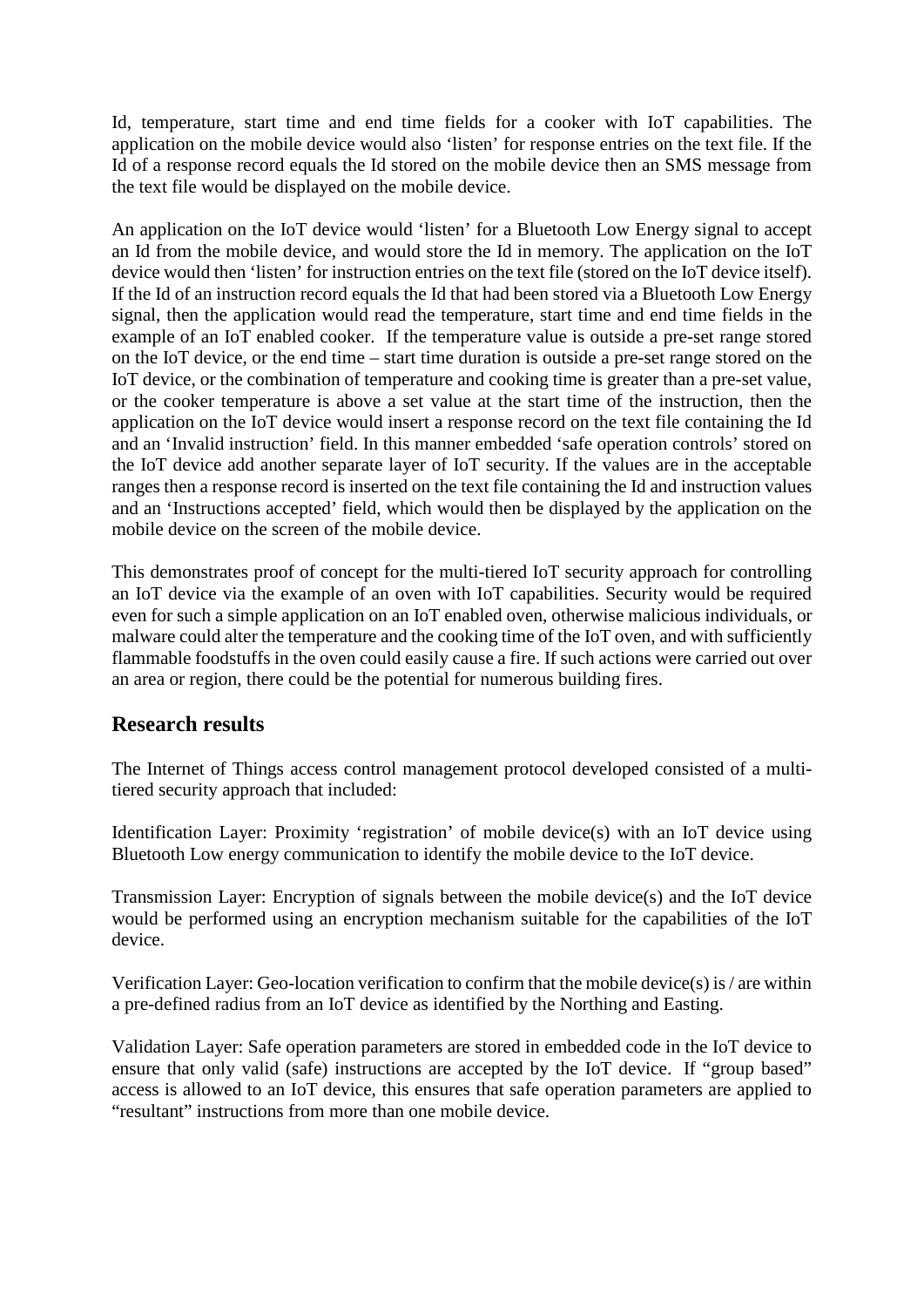Reporting Layer: Notification is sent to 'registered' mobile devices of confirmed (accepted) instructions or a warning of invalid instructions by the IoT device, via a separate channel such as SMS messaging.

The more the above layers are 'separated' the more secure the system would be. Thus for example, an attacker might be able to spoof the identity of an authorised user, however they would still need to be within the defined geo-location area, or spoof their geo-location. Even then the validation layer would prevent unsafe operations, unless this too was overcome. If all these layers were overcome, the user would at least be notified that an action (which they had not instructed) had taken place via the separate SMS channel (unless this too was compromised). So although each individual layer of the IoT application could be overcome, an attack would need to be particularly sophisticated to overcome all the separate security layers. In addition to the above security layers, another security feature could be that any manual controls entered physically on the device would override any delivered via the Internet, so that a householder could override manually if for example the oven was unexpectedly turned on. To guard against persons physically entering the household and manually attempting to compromise an IoT device, the embedded safe operation controls would prevent unsafe operation, and the SMS messaging could be used to inform the legitimate user than the oven was being used. In terms of digital forensics a text file could be stored on the IoT device (or on the ISP server) to record the instructions sent (and messages received) between the mobile device(s) and IoT device.

### **Physical proximity registration**

Zhang K. et al (2014) commented that Internet of Things (IoT) are vulnerable to Sybil attacks where attackers can manipulate fake identities or abuse pseudo-identities to compromise the effectiveness of the IoT.  $24$  Physical proximity registration using short distance Bluetooth Low Energy communications that operate only up to a range of 50m could limit the setting up of fake identities.

#### **Encryption of communications**

The suitability of existing cryptographic techniques for Internet of Things (IoT) devices requires appropriate analysis to ensure that given cryptographic algorithms can successfully be implemented within the constrained memory and processor speeds present in IoT devices.  $25$ , <sup>26</sup> There is a need for lightweight and efficient implementations of security protocols and cryptographic algorithms for IoT applications.

#### **Geo-location verification**

Geolocation could be a part of IoT access control, but this would require a deeper analysis in order to assess the adaptability to different IoT scenarios. <sup>27</sup> Typically, for any given IoT device, a user would not normally operate such a device outside a given locality, especially for home based devices. However, in certain instances for example when a householder might go on holiday, the geo-location usage radius might be extended.

#### **Safe operation controls**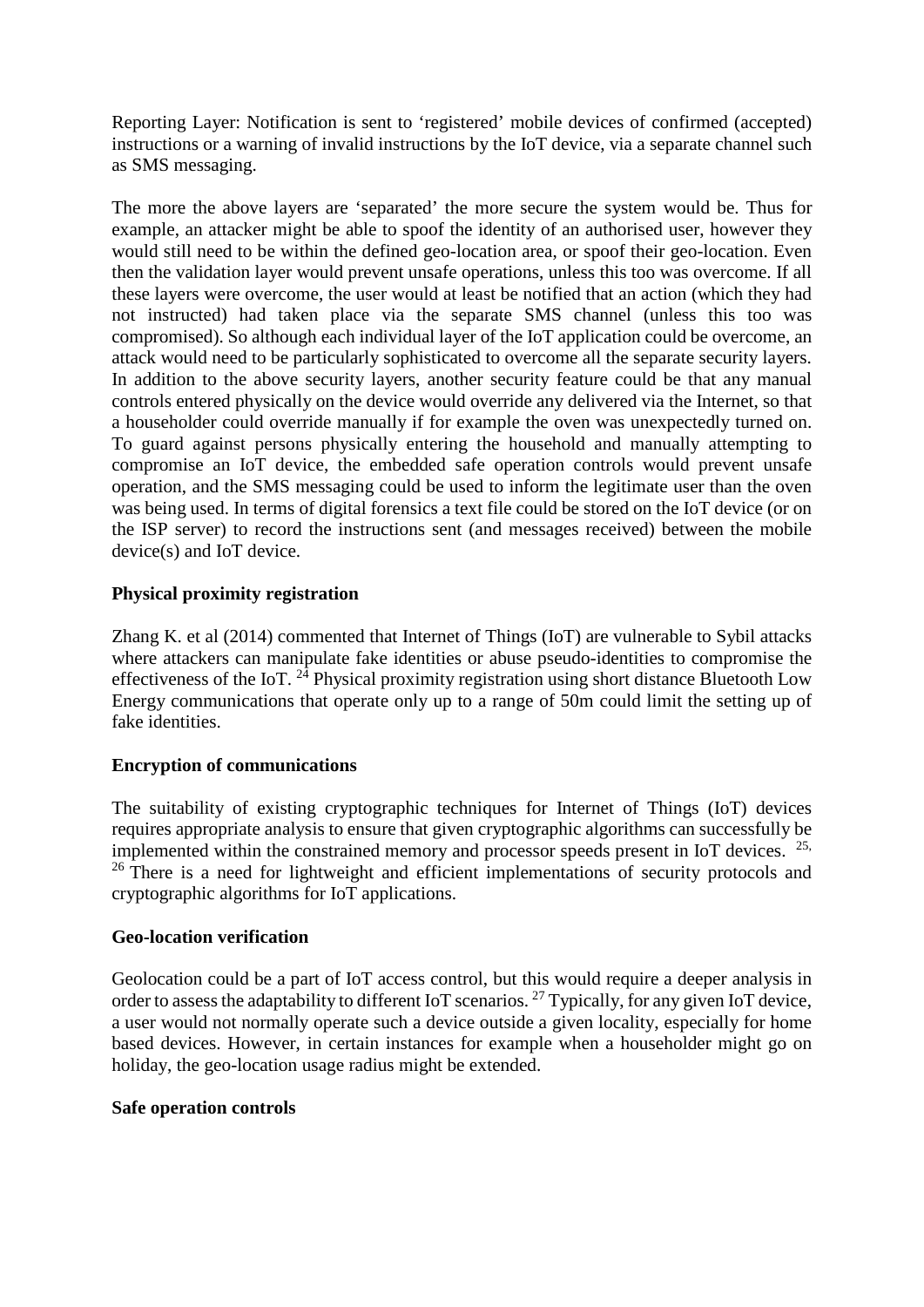Fault tolerance becomes essential in the design of IoT devices and applications, IoT devices need to be resilient to attacks. <sup>28</sup> In the example of an IoT oven, the following safe operation logic could be applied, in order to demonstrate proof of concept:

| If temperature control variable $< 100$<br>Then error message                            |
|------------------------------------------------------------------------------------------|
| If temperature control variable $> 250$<br>Then error message.                           |
| If End time $-$ Start time $>$ 5 hours<br>Then error message                             |
| If temperature control variable X (End time – Start time) $> 500$<br>Then error message. |
| $\mathbf{r} \cdot \mathbf{r} = \mathbf{r} \cdot \mathbf{r}$                              |

If temperature  $> 40$  C at start time Then error message

The last embedded control "If temperature  $> 40$  C at start time" could help to prevent attempts to override safe operation by repeatedly turning the cooker on and off and thus building up the temperature. In the case of an IoT enabled oven the cooking End time and Start time variables might be stored in hours format e.g. 14:30, and the temperature variable would be stored in degrees Celsius.

#### **Exception reporting**

Through exception reporting, the users of IoT applications can be informed of unusual activity related to the IoT application. <sup>29, 30</sup> Figure 1 shows a class diagram for an IoT application that controls a cooker based upon the multi-tiered security approach discussed in this paper.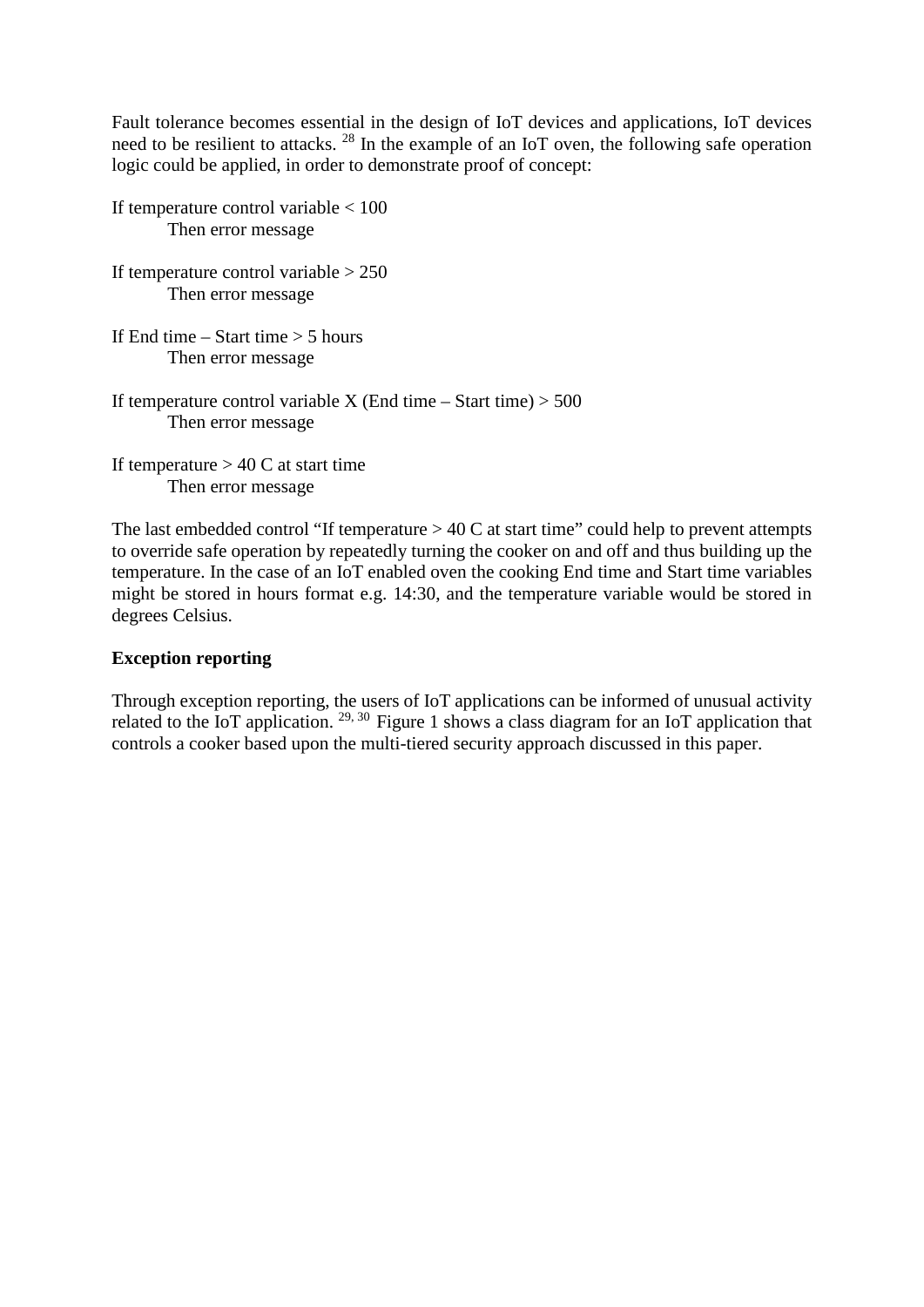

Figure 1. Class diagram showing the data and functions for an IoT enabled cooker that implements the multi-tier IoT security approach.

# **Evaluation**

To demonstrate the multi-tiered IoT security approach discussed in this paper we shall take the example of an Internet of things enabled cooker. Different types of security breaches for an IoT cooker could include:

- Interception of data transmitted between the user of the IoT cooker and the IoT cooker itself. This might be used to determine when someone might or might not be in the dwelling (since instructions might be more typically entered manually when someone was in the dwelling).
- Blocking or disruption of data transmitted between the user of the IoT cooker and the IoT cooker itself. This might be used to maliciously disrupt the operations of the IoT cooker.
- Manipulation of data transmitted between the IoT user and the IoT cooker. This could be used to maliciously alter the operation of the IoT cooker.
- Unathorised use of the IoT cooker, this could involve malicious operation of the IoT cooker.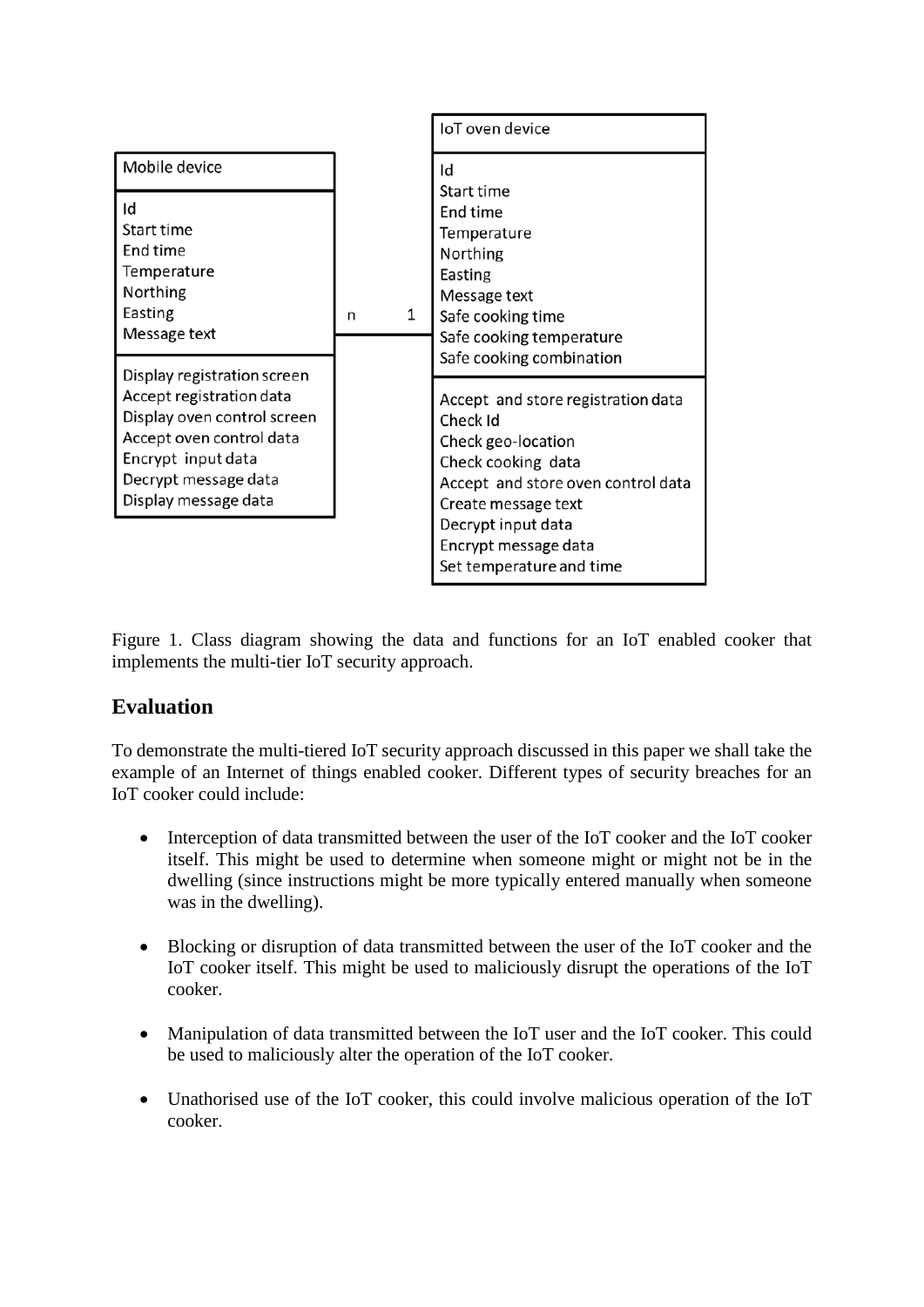• Unathorised modification of embedded software in the IoT cooker. This could concern both present and future malicious operation of the IoT cooker.

The different security layers in the multi-tiered security approach described in this paper would counter the different types of potential security breaches:

- The use of encryption to reduce the likelihood of interception or manipulation of data transmitted.
- The use of separate communication channels for data transmission from the user to the IoT cooker, and from the IoT cooker to the user. This could reduce the likelihood of blocking or disruption.
- The use of proximity registration and geo-location confirmation to reduce the likelihood of unauthorised use.
- The use of embedded software controls to reduce the likelihood of malicious (and potentially dangerous) operation of the IoT cooker.
- The use of separate communication channels and embedded software controls to reduce the likelihood of successful modification of embedded software, since such code would potentially need to be altered in a number of ways to prevent the user becoming aware of malicious code changes via the separate communication channel.

Existing approaches to IoT security typically either provide theoretical generic multi-layered models or concentrate on specific aspects of IoT security such as communication protocols, or encryption approaches. <sup>31</sup>

The level of security provided by the multi-tiered approach to IoT security discussed in this paper can be modelled to quantify the risk exposure  $32$  by the formula:

 $P_i$  x  $P_g$  x  $P_e$  x  $P_s$  x  $P_w$ 

Where  $P_i$  = probability of overcoming IoT device registration (identifying and using id code used for IoT device instructions, data and messages)

 $P_g$  = probability of overcoming IoT device geo-location controls (identifying and using a geolocation within a set radius from the IoT device)

 $P_e$  = probability of overcoming encryption used to communicate with the IoT device

 $P_s$  = probability of overcoming the safe operation code embedded in the IoT device

 $P_w$  = probability of overcoming warning messages sent via separate communication channel to the mobile device.

These probabilities represent mutually exclusive events. Although the security tiers all adopt existing technologies, the novelty of the research presented in this paper concerns the combined use of the different technologies via a multi-tiered framework that reduces the probability of compromise of an IoT application due to the separation of the security controls provided in each of the tiers. The technical challenge addressed in this paper is the development of a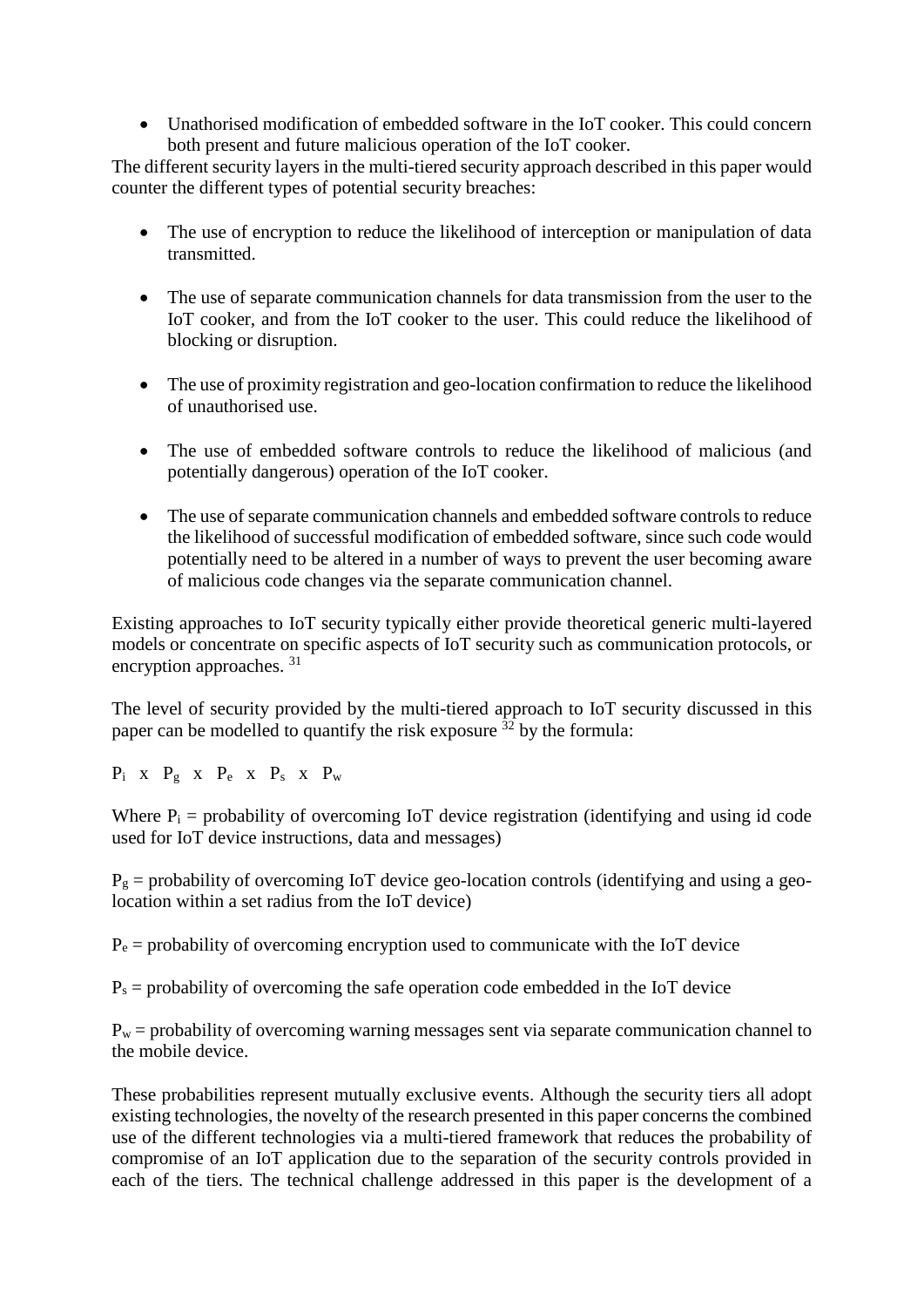reliable, inexpensive and operationally sound approach to security for IoT applications based upon commonly available low cost technologies.

The originality of the research presented in this paper concerns a multi-tiered security approach for Internet of Things (IoT) devices that incorporates an integrated set of security layers including physical proximity controls, geo-location checking, instruction encryption, embedded controls, and exception reporting. In particular, the geo-locational aspects of the approach represent a novel and innovative use of existing technologies to provide additional security defences over those currently used for IoT devices.

### **Conclusions**

Misuse of IoT devices could occur via malicious individuals or via malware. Any given type of access control management security measure could potentially be breached. Adopting a multi-tiered approach to IoT access management security makes misuse more difficult since a number of separate 'independent' layers of security would need to be breached.

The novelty of the research presented in this paper concerns the development of a practical, low-cost multi-tiered approach to security for IoT applications that combines physical proximity registration of an IoT device, encryption of communications between mobile devices and the IoT device, geo-location verification, embedded safe operation controls and exception / confirmation reporting. The low-cost aspect of the approach is achieved through the use of commonly existing available technologies that are combined together in a novel manner.

### **References**

1. Yao, L., Sheng, Q., Dustdar, S. (2015) Web-Based Management of the Internet of Things, IEEE Internet Computing, 19, 4, 66 – 70.

2. Kortuem, G., Kawsar, F., Fitton, D., Sundramoorthy, V. (2010) Smart Objects as Building Blocks for the Internet of Things, IEEE Internet Computing, 14, 1, 44 – 51.

3. Shin, D. (2014) A socio-technical framework for Internet-of-Things design: A humancentered design for the Internet of Things, Telematics and Informatics, 31, 519 – 531.

4. Zhang, Z., Cho, M., Wang, C., Hsu, C., Chen, C., Shieh, S. (2014) IoT security: ongoing challenges and research opportunities, In Proceedings of 2014 IEEE 7th International Conference on Service-Oriented Computing and Applications, 17-19 November 2014, Matsue, Japan, pp. 230-234.

5. Riahi, A., Challal, Y., Natalizio, E., Chtourou, Z. and Bouabdallah, A. (2013) A systemic approach for IoT security. In Proceeding of 2013 IEEE International Conference on Distributed Computing in Sensor Systems, 20 - 23 May 2013, Cambridge, MA, USA, pp. 351-355.

6. Ghani, H., Khelil, A., Suri, N., Csertan, G., Gonczy, L., Urbanics, G., Clarke, J. (2014) Assessing the Security of Internet Connected Critical Infrastructures, Security and Communication Networks, 7, 2713 – 2725.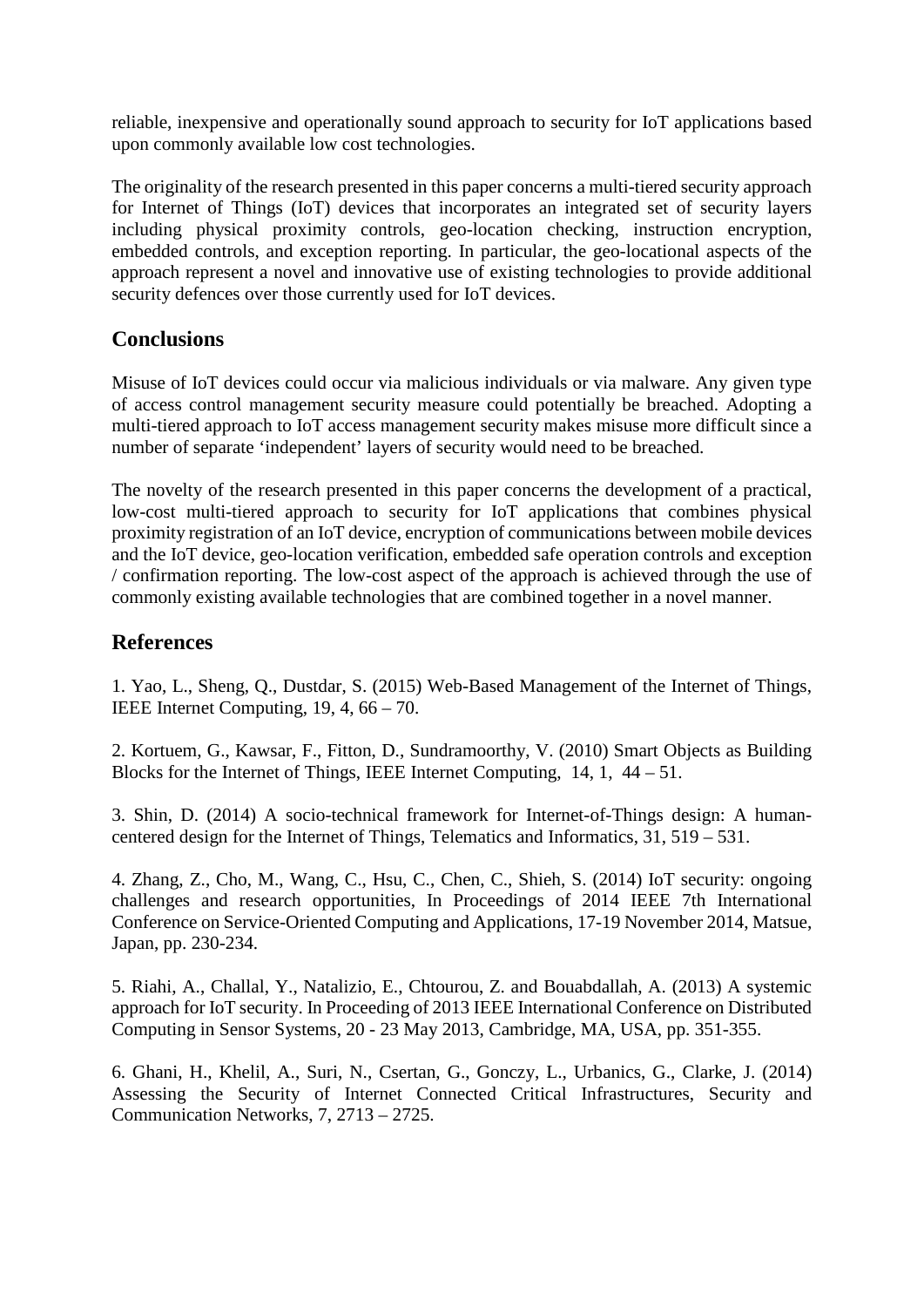7. Hassanzadeh, A., Modi, S., Mulchandani, S. (2015) Towards effective security control assignment in the Industrial Internet of Things, In Proceedings of IEEE 2<sup>nd</sup> World Forum on Internet of Things, 14-16 December 2015, Milan, Italy, pp  $795 - 800$ .

8. Weber, R. (2010) Internet of Things – New security and privacy challenges, Computer Law and Security Review, 26, 23 – 30.

9. Yang, X., Li, Z., Geng, Z., Zhang, H. (2012) A multi-layer security model for internet of things. In Internet of Things (pp. 388-393). Springer, Berlin Heidelberg.

10. Roman, R., Zhou, J., Lopez, J. (2013) On the features and challenges of security and privacy in distributed internet of things, Computer Networks, 57, 2266 – 2279.

11. Nolin, J., Olson, N. (2016) The Internet of Things and convenience, Internet Research, 26,  $2, 360 - 376.$ 

12. Petrie, C., Spatscheck, O. (2012) Future Internet Protocols, IEEE Internet Computing, 16, 6,  $11 - 13$ .

13. Rosado, D., Gutiérrez, C., Fernández-Medina, E., Piattini, M. (2006) Security patterns and requirements for internet-based applications, Internet Research, 16, 5, 519 – 536.

14. Almeida, V., Doneda, D., Monteiro, M. (2015) Governance challenges for the Internet of Things, IEEE Internet Computing, 19, 4, 56 – 59.

15. Atzori, L., Iera, A., G. Morabito, G. (2010) The Internet of Things: A Survey, Computer Networks, 54, 15, 2787–2805.

16. Chen, P., Cheng, S., Chen, K. (2014) Information Fusion to Defend Intentional Attack in Internet of Things, IEEE Internet of Things Journal, 1, 4, 337 – 348.

17. Granjal, J., Monteiro, E., Silva, J. (2014) Network‐layer security for the Internet of Things using TinyOS and BLIP, International Journal of Communication Systems, 27, 10, 1938-63.

18. Mahalle, P. N., Anggorojati, B., Prasad, N. R., & Prasad, R. (2013). Identity Authentication and Capability Based Access Control (IACAC) for the Internet of Things, Journal of Cyber Security and Mobility, 1, 4, 309-348.

19. Raza, S., Shafagh, H., Hewage, K., Hummen, R., Voigt, T. (2013) Lithe: Lightweight secure CoAP for the internet of things, IEEE Sensors Journal, 13, 10, 3711-3720.

20. Keoh, S., Kumar, S., Tschofenig, H. (2014) Securing the internet of things: A standardization perspective, IEEE Internet of Things Journal, 1, 3, 265-75.

21. Sicari, S., Rizzardi, A., Grieco, L., Coen-Porisiniet, A. (2014) Security, privacy and trust in Internet of Things: The road ahead, Computer Networks, 76, 146 – 164.

22. Le, A., Loo, J., Lasebae, A., Aiash, M., Luo, Y (2012). 6LoWPAN: a study on QoS security threats and countermeasures using intrusion detection system approach, International Journal of Communication Systems, 25, 9, 1189-212.